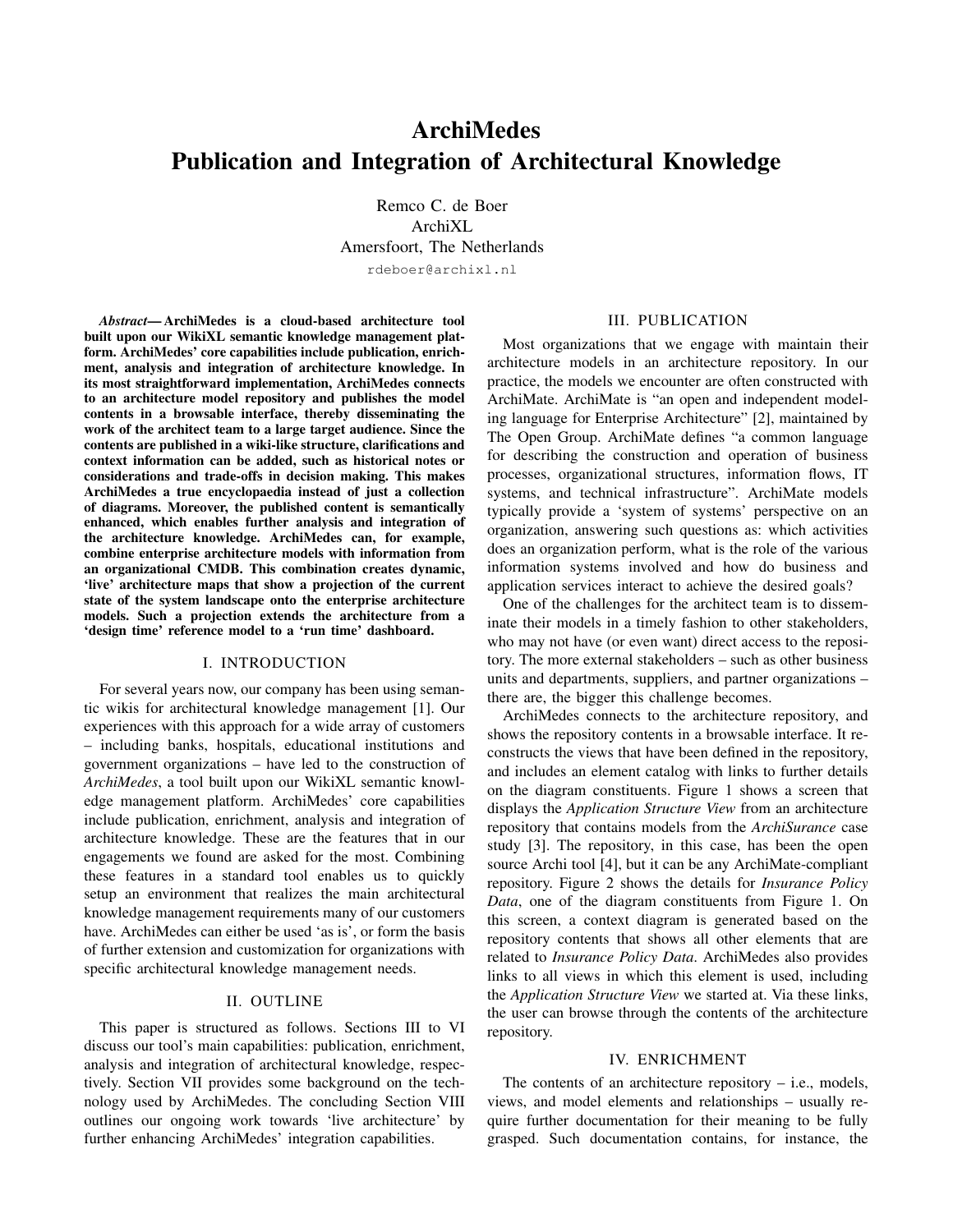

Fig. 1. ArchiMedes displaying an ArchiMate view



Fig. 2. ArchiMedes showing element details

design decisions and trade-offs that led to the architectural design shown in a view. This information cannot usually be maintained in the repository itself.

Since ArchiMedes is built on wiki technology, authorized users can easily add explanations and documentation, at exactly the right level: with an individual view, with a particular element (that may occur on different views), or as 'cross-view documentation'. Fig. 3 shows an example where the coming-to-be of Archisurance's *Document Processing Shared Service Center* is put into historical perspective of the organization's merger. This historical perspective is not directly apparent from the organization structure view and/or the context diagram.

# V. ANALYSIS

Model content that is published in ArchiMedes is semantically enhanced: individual model elements, relationships and views are registered as entities and their attributes and relations are semantically annotated. This makes the models not only browsable by humans – as discussed in Section III – but also queryable by machines. Within ArchiMedes, predefined queries can be used for model analysis.

As an example, Fig. 4 shows how ArchiMedes can support impact analyses. This example analysis follows a three-step procedure (labeled in the figure): 1. select an application component, 2. run the analysis routine, 3. present the result.

## *A. Step 1: Select an application component*

In this example, the *Home & Away* policy administration system needs to undergo significant maintenance. Before maintenance is started, the possible business impact needs to be determined so that it is clear which business processes are affected and a risk mitigation and contingency plan can be established.

ArchiMedes shows an overview of all application components from the architecture repository. From this list, *Home & Away Policy Administration* is selected (Fig. 4, step 1).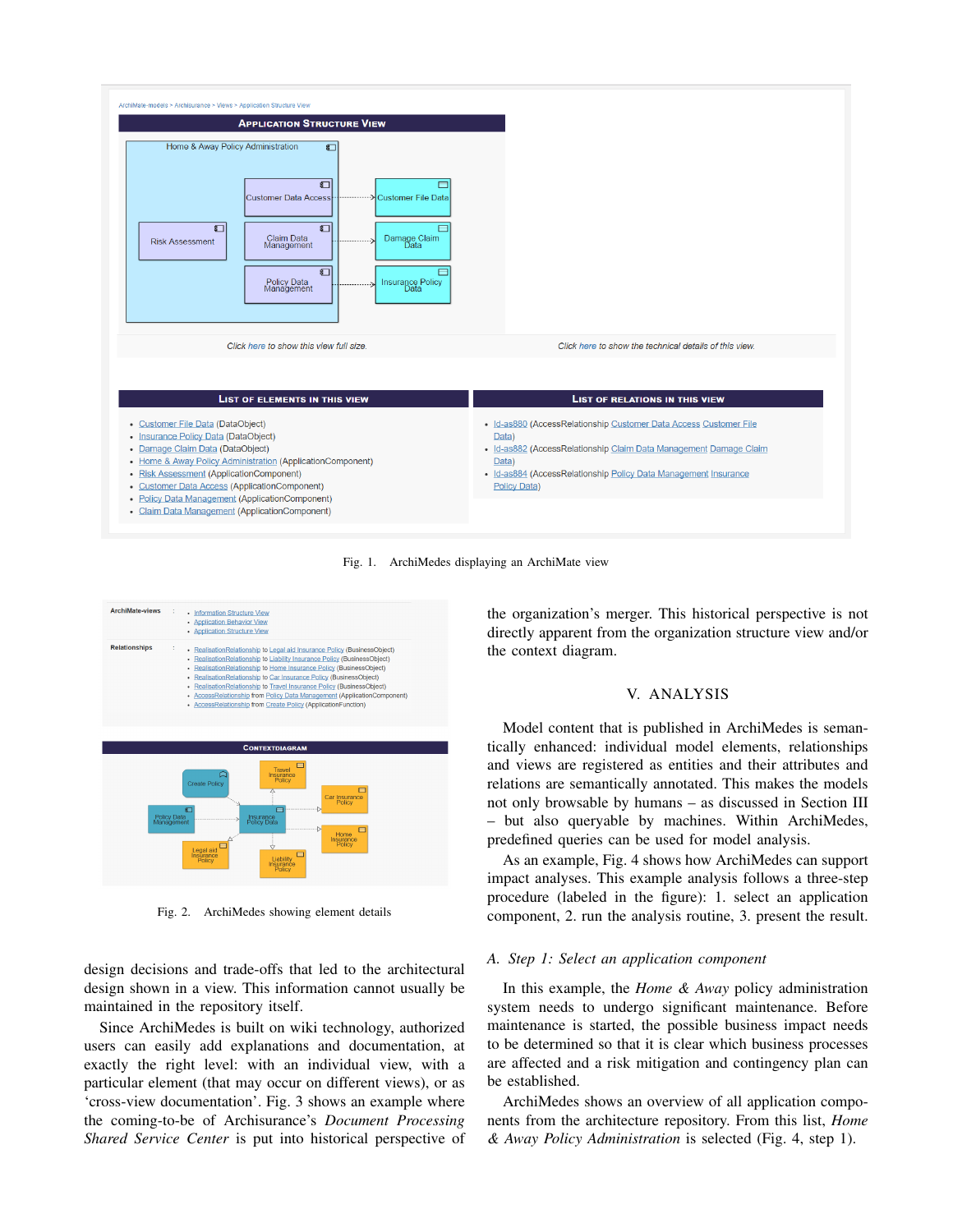#### The merger

ArchiSurance was formed to take advantage of numerous synergies between three organizations: Home & Away, specializing in homeowners' insurance and travel, PRO-FIT, specializing in auto insurance, and Legally Yours, specializing in legal expense insurance. While the three pre-merger companies sold different types of insurance, they had similar business models. All three sold direct to consumers and small businesses through the web, email, telephone, and postal mail channels. Although based in different cities, each was completely housed in a modern office complex in a major metropolitan area. Each had loyal customer bases and strong reputations for integrity, value, service, and financial stability. All three companies were privately held by interlocking groups of institutional and individual investors.

The new company offers all the insurance products of the three pre-merger companies, and intends to frequently adjust its offerings in response to changing market conditions. Like its three predecessors. ArchiSurance sells directly to customers via print, web, and direct marketing.

#### **The Shared Service Center**

A Shared Service Center (SSC) has been established for document processing at the pre-merger headquarters of PROFIT. The center administers the central document repository as well as all automated document workflows. In addition, it performs all scanning, printing, and archiving for legally binding documents as they enter or leave ArchiSurance. To ensure business continuity and handle periods of peak activity, the SSC also hosts trained personnel and equipment to perform the functions of the front-office, which is similarly prepared to reciprocate.



Fig. 3. A page in ArchiMedes showing enriched model information (texts adopted from [3])

## *B. Step 2: Run the analysis routine*

On the page that shows the element details (cf. Fig. 2) for the selected *Home & Away Policy Administration* application component, the available analyses for this type of model element are listed. The analysis *"Where is this application component used?"* is selected, which starts an automated analysis that performs the following query (Fig. 4, step 2):

- Starting from the selected *Home & Away Policy Administration* application component...
- ... which services are realized by this application component? (answer: the *Policy Creation Service*). . .
- ... and for each of these services: which business behavior are they used by? (answer: *Check and Sign Contract*).

## *C. Step 3: Present the result*

The way that the analysis results are presented, depends on the analysis implementation. Possible presentation formats include tables, lists, (generated) diagrams, relation matrices, et cetera.

ArchiMedes presents the analysis results for this particular analysis in tabular format (Fig. 4, step 3). The table contains a row for each answer found, and consists of two columns containing a) a link to the business behavior element found, and b) an indication of the type of behavior. In this case, the table consists of a single row that links to *Check and Sign Contract* and shows that this element is of type ''business interaction' (a form of business process that is executed by a collaboration of roles). Parties involved in this business interaction should be consulted to establish a risk mitigation and contingency plan before starting maintenance on the policy administration system.

## VI. INTEGRATION

ArchiMedes provides standard connectivity to repositories that support ArchiMate and the ArchiMate Model Exchange File Format [5]. It can, however, be adapted to connect to other repositories as well. As long as model semantics can be derived from the repository export, any exchange file format (such as XML, CSV, and RDF) can in principle be read.

ArchiMedes' adaptability even enables the connection of multiple repositories, which makes it possible to integrate semantically related models that are maintained in separate repositories. ArchiMedes can, for example, combine enterprise architecture models with information from an organizational CMDB.

An example of this type of integration is the case of the Dutch Municipalities Software Catalog [6] (see Fig. 5). This catalog contains the available software products for the Dutch